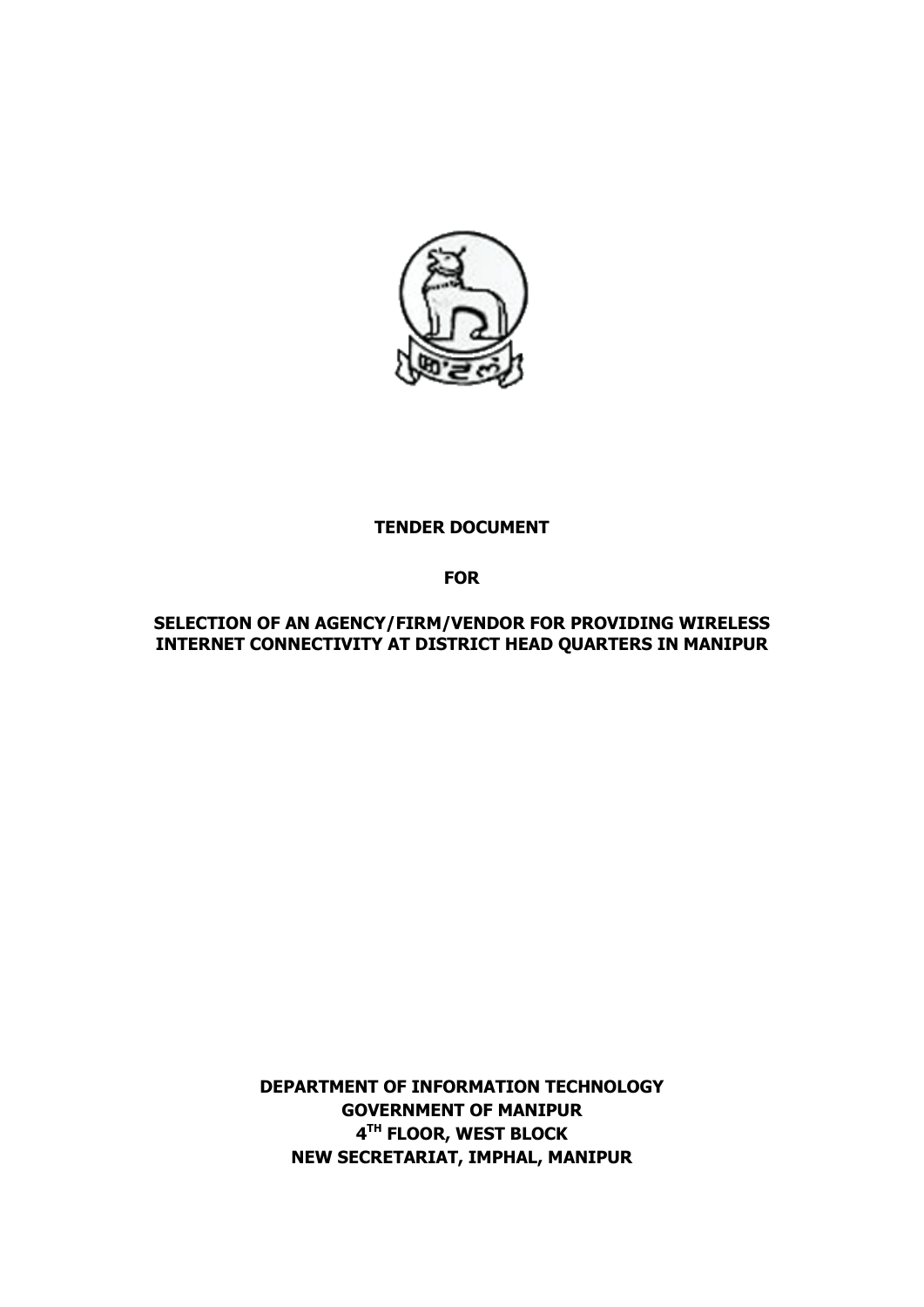### **1. INTRODUCTION**

Under National e-Governance Plan Scheme of Government of India, State Wide Area Network has been established in Manipur connecting State Headquarter to the District Head Quarters indicated at Annexure - I with bandwidth capacity of 2 MBPS per link and is provided through BSNL leased line. However, 2 MBPS bandwidth per link is not sufficient enough to carry out Data, Voice and Video transmission and dissemination.

To ensure stable & reliable connectivity at the District Head Quarters indicated at Annexure - I, DIT Manipur proposes to support existing SWAN network by providing a bandwidth capacity of 40 to 50 MBPS at cheaper cost using any latest network technology available so as to enable better communication and information sharing to allow the officers to work more effectively, resulting in cohesive administration.

### **2. SCOPE OF THE WORK**

State Governments intends to engage agency/firm/vendor for providing Wireless Internet connectivity to the District Head Quarters indicated at Annexure - I in the State. The successful bidders are expected to carry out the following activities. The Successful bidder:

- i. Will set up a wireless network on 5.8 GHZ frequency connecting District Head Quarters indicated at Annexure - I to State Head Quarter. List of locations is at Annexure-I.
- ii. Will ensure 95% uptime of the Network.
- iii. Will ensure Uninterrupted Power Supply (UPS) at all locations and repeater towers by using necessary alternative technology like Solar Power, Wind Energy based power and AC wherever available.
- iv. Will deploy at least 2 nos. of manpower at the District Head Quarters indicated at Annexure - I in this project.
- v. Will carry out site survey, design, supply, install, commission, integrate & other IT necessary Infrastructure as per requirement & at the locations detailed at Annexure-I.
- vi. Will deploy towers as necessary.
- vii. Will ensure acceptance testing of the Active and Passive equipments at User sites/locations specified.
- viii. Will provide onsite Comprehensive AMC Service for a period of 3 (three) years. Will replace all defaulting equipments which may break down on account of any reason including man-made or natural.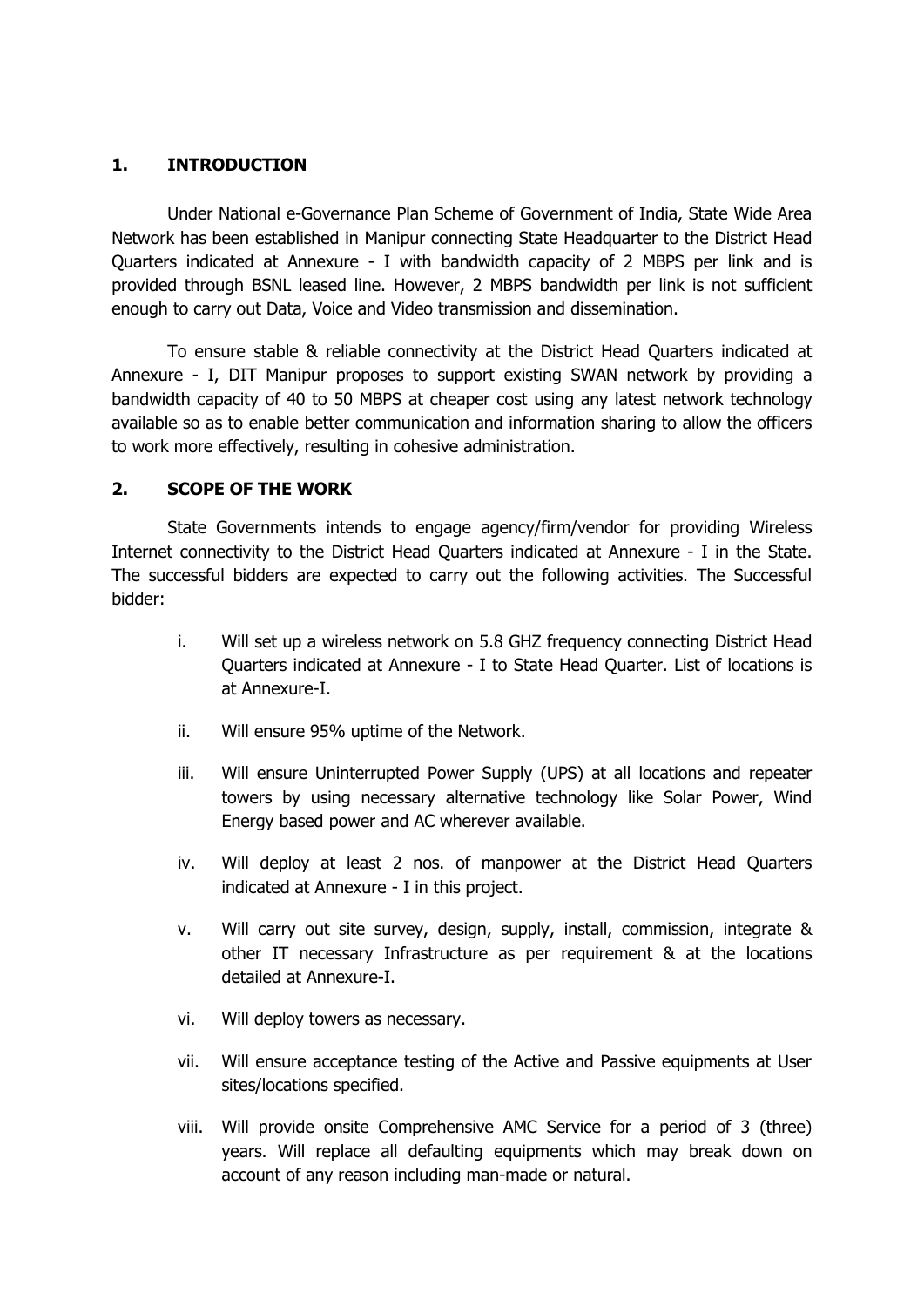- ix. Will deliver and implement the technologies in conjunction with best practice guidelines & industry standards.
- x. Will be liable for any software/firmware up-gradation, without any extra cost, both during warranty and maintenance.
- xi. Will, on completion of the work, submit the detailed diagram/drawings & documentation of the project to DIT Manipur including manuals and operational procedure of all equipments.

### **3. ELIGIBILITY CRITERIA**

- i. Past experience in installation of wireless network in Manipur connecting multiple connections with a minimum aerial distance of 50 KM. The bidder should have implemented at least 1(one) such project for the Government, preferably in Manipur.
- ii. The Bidder should be a profit making firm for the last three financial years with an annual turnover of at least Rs. 3 crores in any of the last 3 years; a turnover of at least Rs. 50 lakhs in all three years; a networth of at least Rs. 1 crore in at least one of the last 3 years; and a minimum of positive networth in all three years. The firm must have positive operating cash flow in at least one of the last 3 years. Audited balance sheet, Profit & Loss accounts and cash flow statement for the last 3 years to be furnished by the bidder. A copy of VAT/ST/CST/GST No. allotted by the Sales Tax Authorities, as well as PAN number of the firm allotted by the Income Tax authorities should be submitted.
- iii. The bidder should not have been blacklisted by any Central/State Govt. Depts./Public Sector Units / Financial Institutions in India.
- iv. All wireless equipment specifications are subject to Indian Government guidelines and any frequency/transmission power/Antenna Gain shall be in conformity with the Government rules & guidelines.
- v. All the equipment and devices should be properly configured. There should not be any vulnerability deliberately left in the equipment.
- vi. There should be no compatibility issue among the supplied products, software & components. All offered products, software & components should be as per IEEE standard.
- vii. The bidder should have set up a base in Manipur and support centres manned with qualified engineers at the Districts.
- viii. The Bidder should have been in the business of Networks infrastructure implementation and integration related activities for at least past 3 (three) years. The Bidder shall submit the declaration duly signed and stamped by Bidder's authorized signatory regarding these along with the documentary proofs in the bid.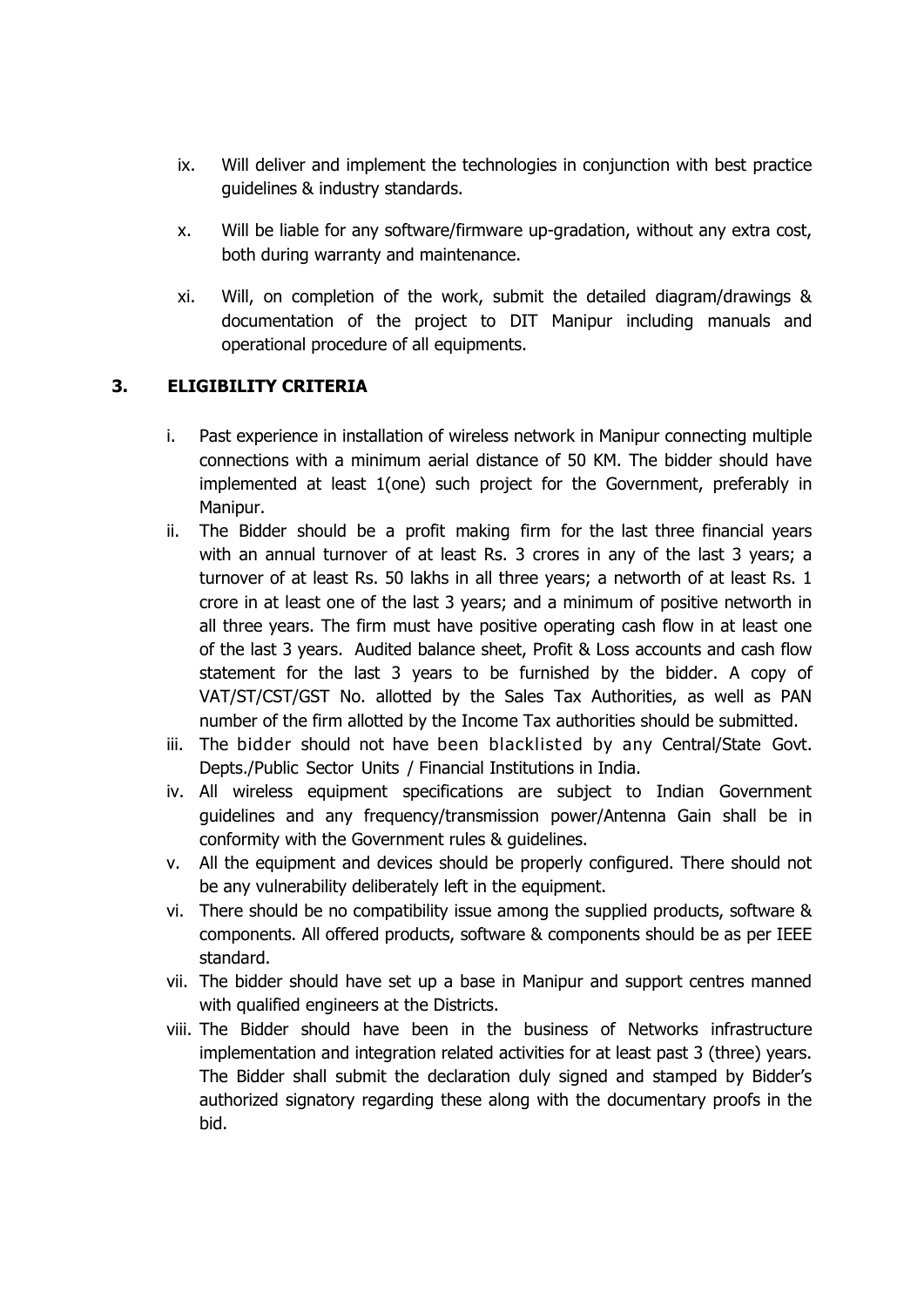ix. The bidder should have at least 5 (five) nos. of Engineers with B.E. in Electronics & Communication Engineering degree. Proof of engagement such as salary slips, offer letter, etc. are to be submitted.

#### **4. EVALUATION OF BIDS**

Bids will be evaluated on the Basis of **Quality and Cost Based Selection (QCBS)** in the ratio of **70:30** for Technical and Financial Bids respectively. Evaluation of bids will be done as per procedure detailed at Annexure – II.

#### **5. TERMS & CONDITIONS**

- i. Each bid must be accompanied by Earnest Money Deposit (EMD) of Rs. 2,00,000/- (Rupees two lakhs only) in the form of Demand Draft/Bankers Cheque/Bank Guarantee of any Nationalized/Scheduled commercial Bank taken in the name of Additional Director, Directorate of Information Technology & Communication payable at Imphal. Bids received without Earnest Money Deposit are liable to be rejected.
- ii. Also, Tender fee of Rs. 20,000/- (Rupees twenty thousand only) in the form of Demand Draft/Bankers Cheque of any Nationalized/Scheduled commercial Bank taken in the name of Additional Director, Directorate of IT & Communication payable at Imphal only must be accompanied with the bid.
- iii. DIT-Manipur may, at its discretion, extend the last date for submission of tenders, in which case, all rights and obligations of the DIT-Manipur and the vendors will remain unaltered till the extended last date.
- iv. The comprehensive warranty shall be for a minimum period of three years from the date of acceptance of the equipment by DIT Manipur. The bidders are also required to quote for annual Comprehensive AMC beyond warranty period in case the Government of Manipur decides to extend the warranty beyond 3 years. The rate will be valid for a period of 1 (one) year. The Comprehensive AMC includes onsite warranty with parts and software updates/upgrades/renewals.
- v. Warranty shall include free maintenance of the whole equipment supplied including free replacement of parts free software upgrades/updates/renewals. The defects, if any shall be attended within 3 working hours for valley districts and 6 working hours for Hill districts. In case of any default, penalty will be deducted from the maintenance cost @ Rs. 1000 per day of disconnection.
- vi. For those items which are not included in the financial Quotation or BOM but required for successful implementation and commissioning of the network as well as its management, the bidder may include the same under additional items with unit rate mentioned.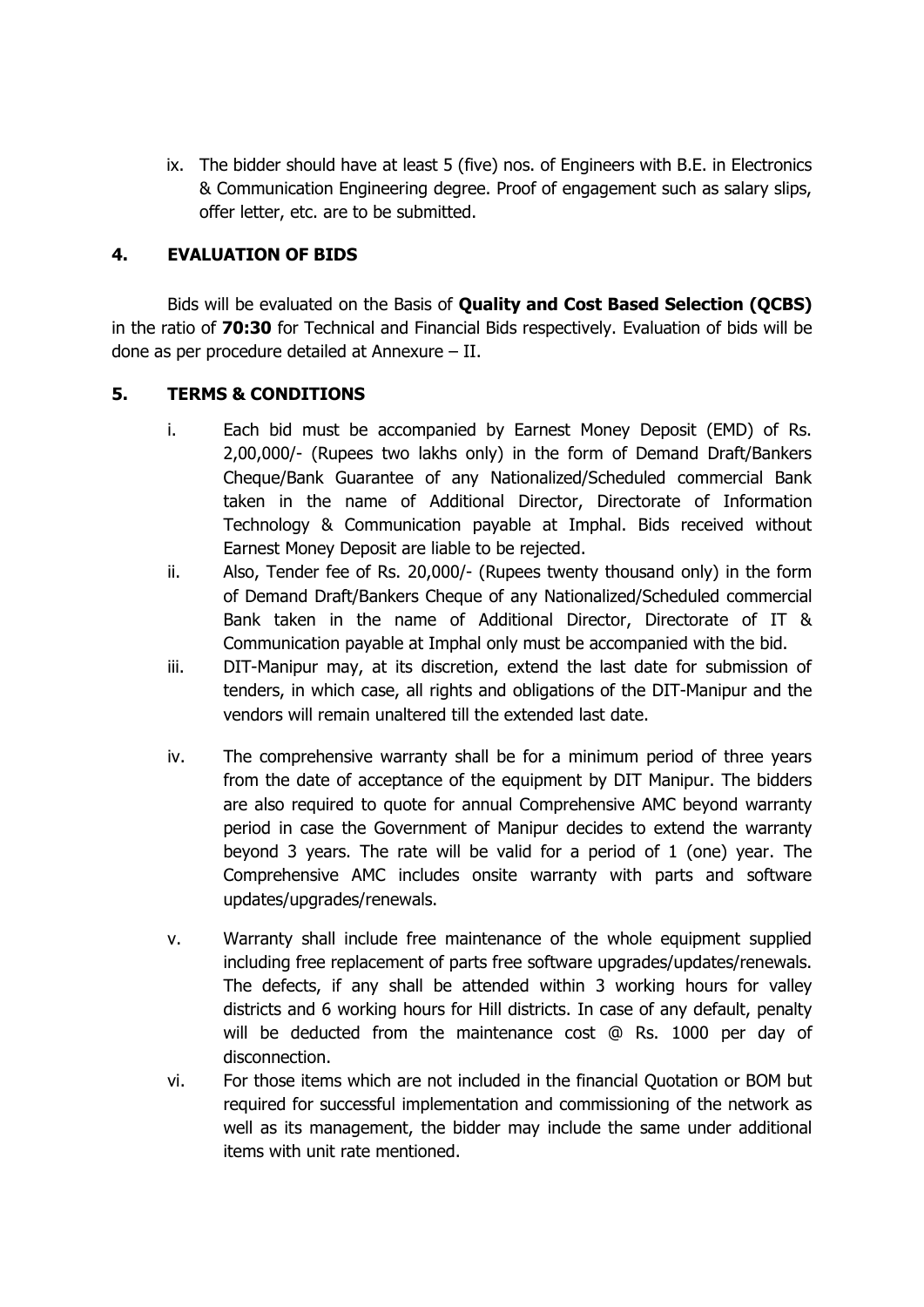- vii. Payment for equipments will be made after successful installation of the same and for AMC payment will be done on half yearly basis post maintenance subject to their satisfactory performance.
- viii. Any legal dispute arising out of this order shall be settled in Imphal only.
- ix. After the issue of the work order, formal contract agreement will be signed between the successful bidder and the Department.
- x. The successful bidder will provide qualified manpower to be attached to DIT Manipur for maintenance and upkeep of the network at State Head Quarter.
- xi. The successful bidder will deploy 2 manpower at each District Head Quarters indicated at Annexure - I for operation and maintenance of the Network at Districts and shall report & attach to the concerned Informatics Officers at Districts.
- xii. The successful bidder will also provide NMS service at the DIT office for monitoring of the entire network and should be able to generate various reports at the request of the State Government.
- xiii. After commissioning & acceptance, during warranty & AMC, the successful bidder shall be responsible for the uptime of the equipment and shall maintain the setup for 95% uptime. The permissible downtime will further be subject to maximum downtime of 24 hours at a stretch at any instance. In case the same exceeds 24 hours at a stretch then penalty will be enforced.
- xiv. The conditions stipulated in the Contract shall be strictly adhered to and violation of any of these conditions shall entail immediate termination of the Contract without prejudice to the rights of DIT.

# **6. FORCE MAJEURE**

- a) If at any time during continuance of this contract, the performance in whole or in part in any obligation under this contract shall be prevented or delayed by reasons of any war, hostility, acts of public enemy, acts of civil commotion, natural calamity (hereinafter referred to as eventualities) then, the notice of the happening of any such eventuality shall be given by the Bidder to the DIT within 2 (two) days from the date of occurrence. Neither party shall by reasons of such eventuality, be entitled to terminate this contract, nor shall have any claim for damages, compensations against the other in respect of such non-performance or delay in performance, and deliveries under this contract. Normal working shall be resumed as soon as such eventuality has come to an end or ceased to exist.
- b) Provided that if the performance in whole or in part by the bidder or any obligation under this contract is prevented or delayed by reasons of and such eventuality for a period exceeding 30 (thirty) days, then the DIT may terminate this contract by giving notice in writing. In such a situation, DIT may recover such compensation amount from the firm/successful bidder as may be required for maintaining the system for the rest of the 3 years warranty period.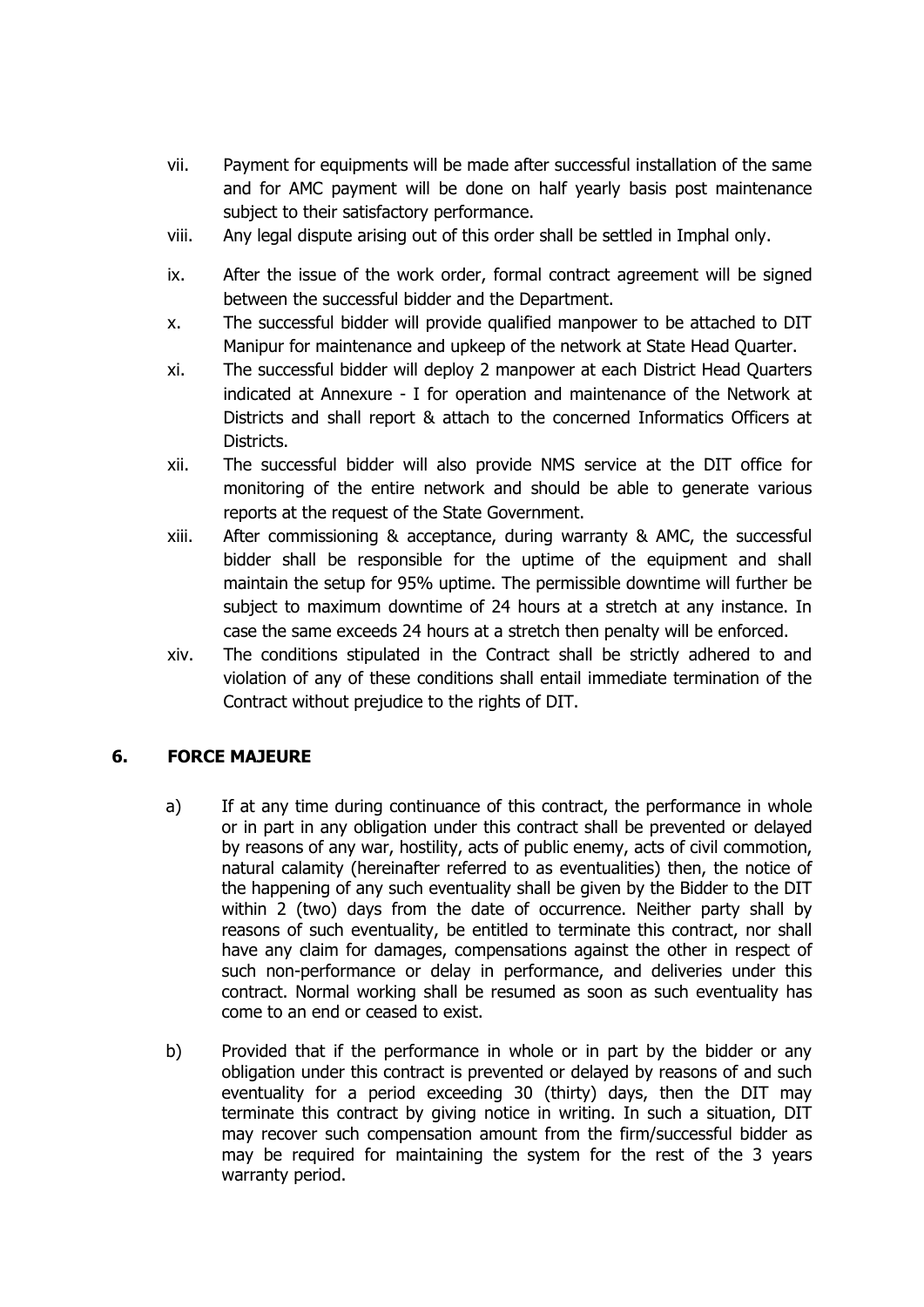#### **7. ARBITRATION**

All disputes of differences, including the claims for damages and compensation whatsoever, arising between the parties, out of or relating to the construction, meaning, operation or effect of this agreement or the breach thereof shall be settled amicably. However, if the parties are not able to resolve them amicably within a period of 15 (fifteen) days, the same shall be resolved by arbitration in accordance with the Arbitration and Conciliation Act, 1996. The dispute may be referred to arbitration which in this case shall be the authorized person from the purchaser. The Arbitration and Conciliation Act 1996 or any statutory modification thereof shall apply to the arbitration proceedings and the venue for the arbitration proceedings shall be jurisdiction of the head quarters of the purchaser.

#### **9. INDEMNITY**

The selected bidder shall indemnify DIT Manipur against all third party claims of infringement of patent, trademark/copyright or industrial design rights arising from the use of the supplied items and related services or any part thereof. DIT Manipur stand indemnified from any claims that the bidder's manpower may opt to have towards the discharge of their duties in the fulfilment of the work orders. The department also stand indemnified from any compensation arising out of accidental loss of life or injury sustained by the bidder's manpower while discharging their duty towards fulfilment of the work orders. The bidder shall solely responsible for any damage, loss or injury which may occur to any property or to any person by or arising out the execution of the works or temporary works otherwise than due to the matters referred to in this agreement hereinbefore. The bidder would ensure for observance of all labour and other laws applicable in the matter and shall indemnify and keep indemnified the department against the effect of non observance of any such laws.

**\*\*\*\*\***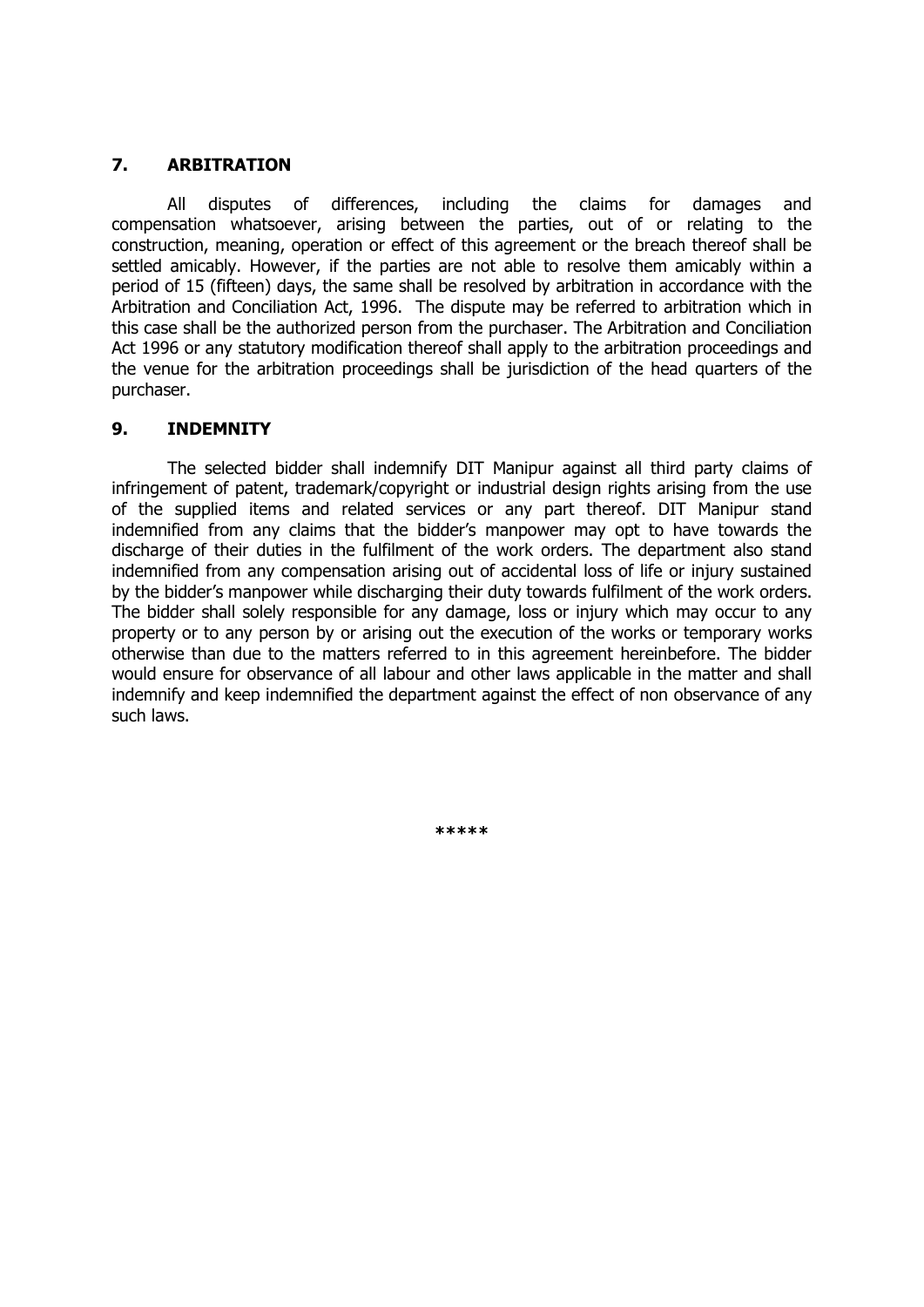### **Letter of Proposal**

<Name> <Designation> <Address> <email id>

**Subject:** Submission of the bids for <Name of the Firm>

Dear Sir/Madam,

We, the undersigned, offer to provide <Name of the works> to the Directorate of Information Technology & Communication, Government of Manipur on <Name of the Firm> with your Tender Document dated <insert date>.

We hereby declare that all the information and statements made in this bid are true and accept that any misinterpretation contained in it may lead to our disqualification.

We agree to abide by all the terms and conditions of the Tender document.

We hereby declare that we are not insolvent, in receivership, bankrupt or being wound up, our affairs are not being administered by a court or a judicial officer, our business activities have not been suspended and we are not the subject of legal proceedings for any of the foregoing.

We understand you are not bound to accept any Proposal you receive.

Yours sincerely,

Authorized Signature [In full and initials]:

Name and Title of Signatory:

Name of Firm:

Address:

Location: Date:

To: <contraction, Date></contraction, Date></contraction, Date>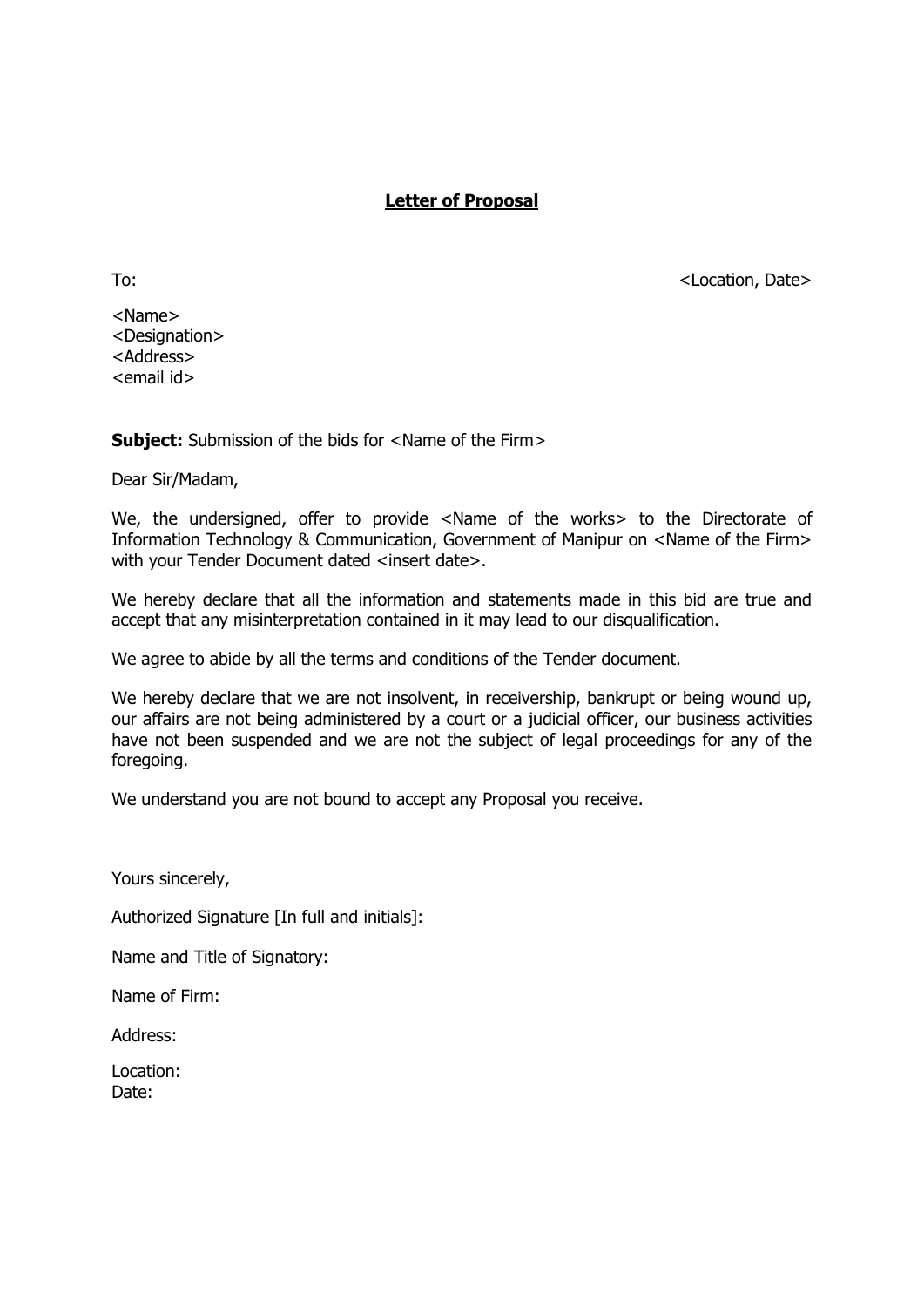## **FORMAT FOR SUBMISSION OF FINANCIAL BID**

Name of tendering Company/Firm/Agency:………………………………………………………….....

| SI. | <b>Particulars/Items</b>                                                                                                                                                                                                            | Qty. | Rate | <b>Amount</b> |
|-----|-------------------------------------------------------------------------------------------------------------------------------------------------------------------------------------------------------------------------------------|------|------|---------------|
| No. |                                                                                                                                                                                                                                     |      |      |               |
| 1.  | Wireless RF unit with frequency of 5.8 GHz Carrier<br>Backhaul Radio with maximum throughput of 500+<br>MBPS and range of 100+ KM along with antenna 30<br>to 34 db, size: 4 to 6 ft P2P.                                           |      |      |               |
| 2.  | Installation charges for Wireless RF Unit                                                                                                                                                                                           |      |      |               |
| 3.  | Ground Based Tower of 30, 40 & 50m height<br>(Including Foundation, Earthing System & Aviation<br>Warning Lamp)                                                                                                                     |      |      |               |
| 4.  | Installation charges for Ground Based towers                                                                                                                                                                                        |      |      |               |
| 5.  | Manpower for maintenance of the radio link. (the<br>rate to be filled in is for 1 manpower for 3 years)                                                                                                                             | 18   |      |               |
| 6.  | PoE+ Gigabit Switches, Non-Blocking throughput<br>Switching Performance, Gigabit Ethernet RJ45 and<br>SFP+/SFP Ports Auto-Sensing IEEE 802.3af/at PoE<br>Non-Blocking Throughput: min. 8 Gbps, Switching<br>Capacity: min. 24 Gbps. |      |      |               |
| 7.  | Outdoor Management Unit inclusive of cooling<br>systems, racks, internal space: 19 U                                                                                                                                                |      |      |               |
| 8.  | 1 KW Solar Panel                                                                                                                                                                                                                    |      |      |               |
| 9.  | Installation charges for Solar Panel                                                                                                                                                                                                |      |      |               |
| 10. | 1 KW Wind Power/Energy Unit                                                                                                                                                                                                         |      |      |               |
| 11. | Installation charges for Wind Power/Energy Unit                                                                                                                                                                                     |      |      |               |
| 12. | Cat 6 UTP cable                                                                                                                                                                                                                     |      |      |               |
| 13. | Hybrid inverter with battery 1KW capacity, 200 AH x<br>2 nos. (Gel)                                                                                                                                                                 |      |      |               |
| 14. | Comprehensive AMC for all equipments for 3 years.                                                                                                                                                                                   |      |      |               |
| 15. | Comprehensive AMC for all equipments for additional<br>year.                                                                                                                                                                        |      |      |               |
| 16. | <b>Additional items</b>                                                                                                                                                                                                             |      |      |               |

#### **Note:**

i. Rate quoted should be inclusive of taxes and duties and all other costs.

ii. The bidders are also required to quote for Comprehensive AMC after warranty period is over. The Comprehensive AMC includes onsite warranty with parts and software updates/upgrades/renewals.

Date:…………………….. Place: …………………….

Signature of the Bidder Name: Designation: (Seal)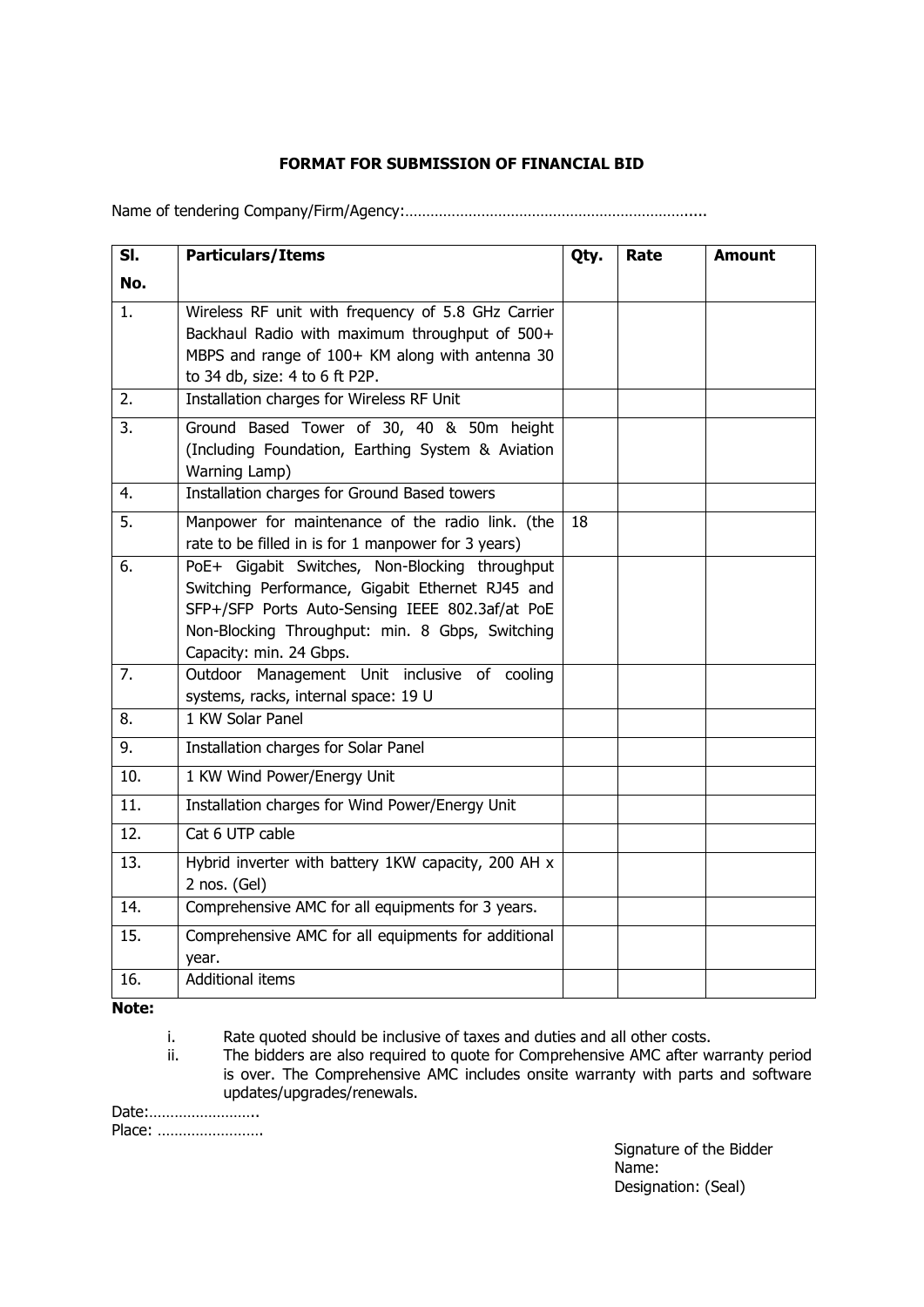# **ANNEXURE – I**

| SI. No. | <b>District Head Quarters</b> |  |  |
|---------|-------------------------------|--|--|
| 1.      | Bishnupur                     |  |  |
| 2.      | Thoubal                       |  |  |
| 3.      | Churachandpur                 |  |  |
| 4.      | Tamenglong                    |  |  |
| 5.      | Chandel                       |  |  |
| 6.      | Senapati                      |  |  |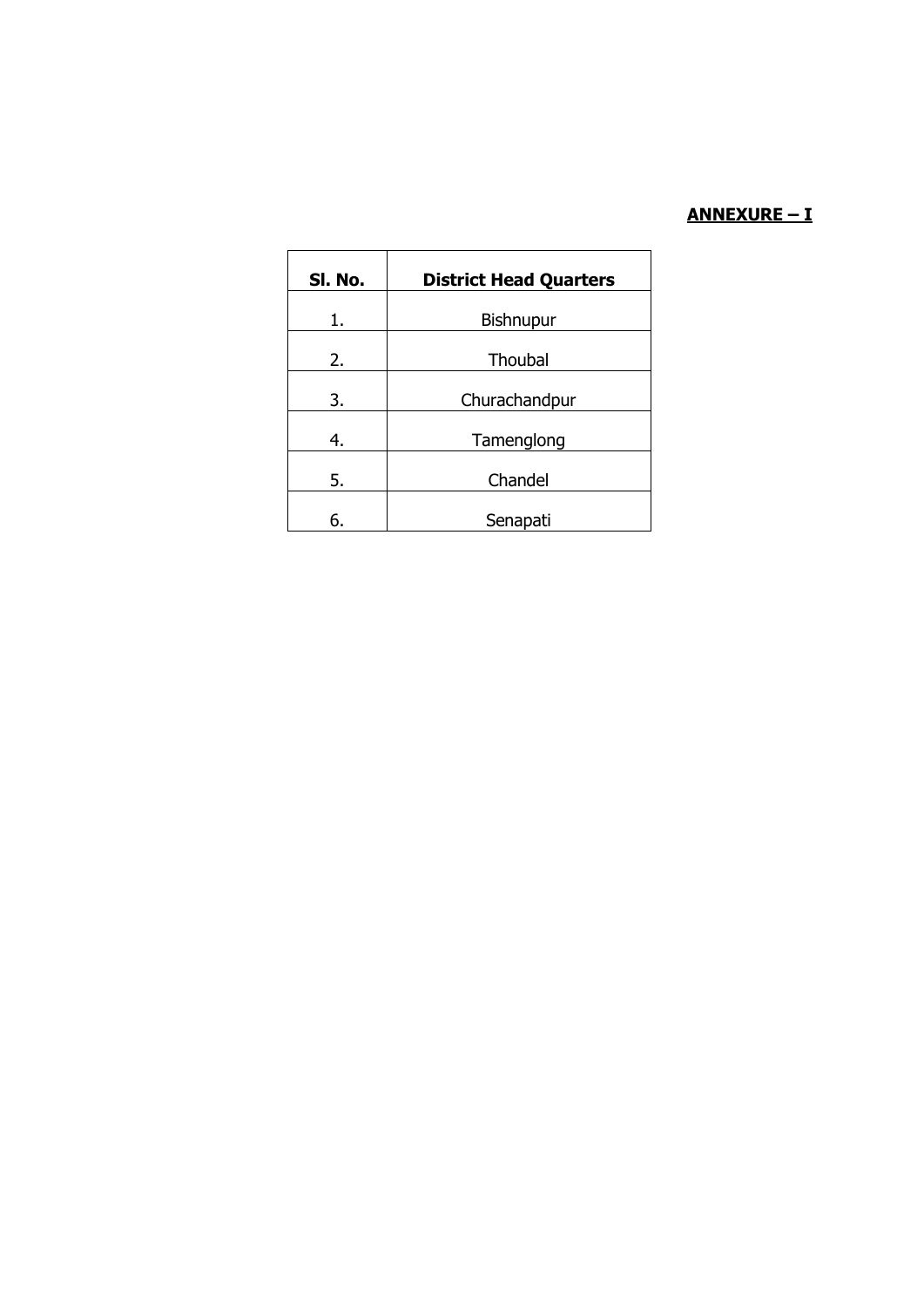# **ANNEXURE – II**

- i. A minimum of 70 marks should be scored in the technical proposal for the bid to be declared technically qualified.
- ii. The bidder with highest technical evaluation marks will be awarded 100% score. Technical score for other bidders will be evaluated using the following formula: Tn= {(Technical Evaluation Marks of Bidder/Highest Technical Evaluation Marks)X100}%.
- iii. The bidder with lowest qualifying financial bid (L1) will be awarded 100% score. Financial score for other bidders will be evaluated using the following formula: Fn= {(Financial Bid of L1/Financial Bid of Bidder)X100}%.
- iv. The technical and financial scores secured by each bidder will be added using weightages of 70% and 30% respectively to compute Composite Score. The composite score will be computed as under: Bn  $= 0.70*Tn+0.30*Fn$
- v. The bidder securing highest Composite Score will be adjudicated as most responsive bidder for award of works.

| SI.<br>No. | <b>Criteria</b>                                                                                    | <b>Requirements</b>                                                                                                                                                                                                                                                                                | <b>Max</b><br><b>Marks</b> | <b>Supporting</b><br><b>Documents</b>                                                                                             |
|------------|----------------------------------------------------------------------------------------------------|----------------------------------------------------------------------------------------------------------------------------------------------------------------------------------------------------------------------------------------------------------------------------------------------------|----------------------------|-----------------------------------------------------------------------------------------------------------------------------------|
| А.         | <b>COMPANY PROFILE</b>                                                                             |                                                                                                                                                                                                                                                                                                    | 20                         |                                                                                                                                   |
| 1.         | Annual turnover of at<br>least Rs.3.00 crores in<br>any of the last 3 years                        | $>3.0$ but = < 3.5 Cr<br>$\bullet$<br>• $>3.5$ but = <4.0 Cr<br>$>4.0$ Cr<br>$\bullet$                                                                                                                                                                                                             | 5<br>7.5<br>10             | Extracts from the<br>Audited<br><b>Balance</b><br>Sheet and Profit &<br>Loss; or Certificate<br>from the statutory<br>Auditor.    |
| 2.         | Presence in Manipur and<br>support centres manned<br>with qualified engineers<br>at the Districts. | Office<br>in<br>Manipur<br>$\blacktriangleright$<br>(State Head Quarter)<br><b>AND</b><br>at $5$<br><b>District</b><br>Centre<br>➤<br>Head<br>Quarters<br>(Exclusive of<br>Imphal<br>East & West)<br>Centre at 6 & above<br>➤<br>District Head Quarters<br>(Exclusive of<br>Imphal<br>East & West) | 3<br>5                     | Certificate<br>0f<br>Registration<br>οf<br>office or its branch.<br>Lease<br>agreement<br>for District Head<br>Quarters as proof. |

Following are the parameters that will be evaluated in a technical bid: